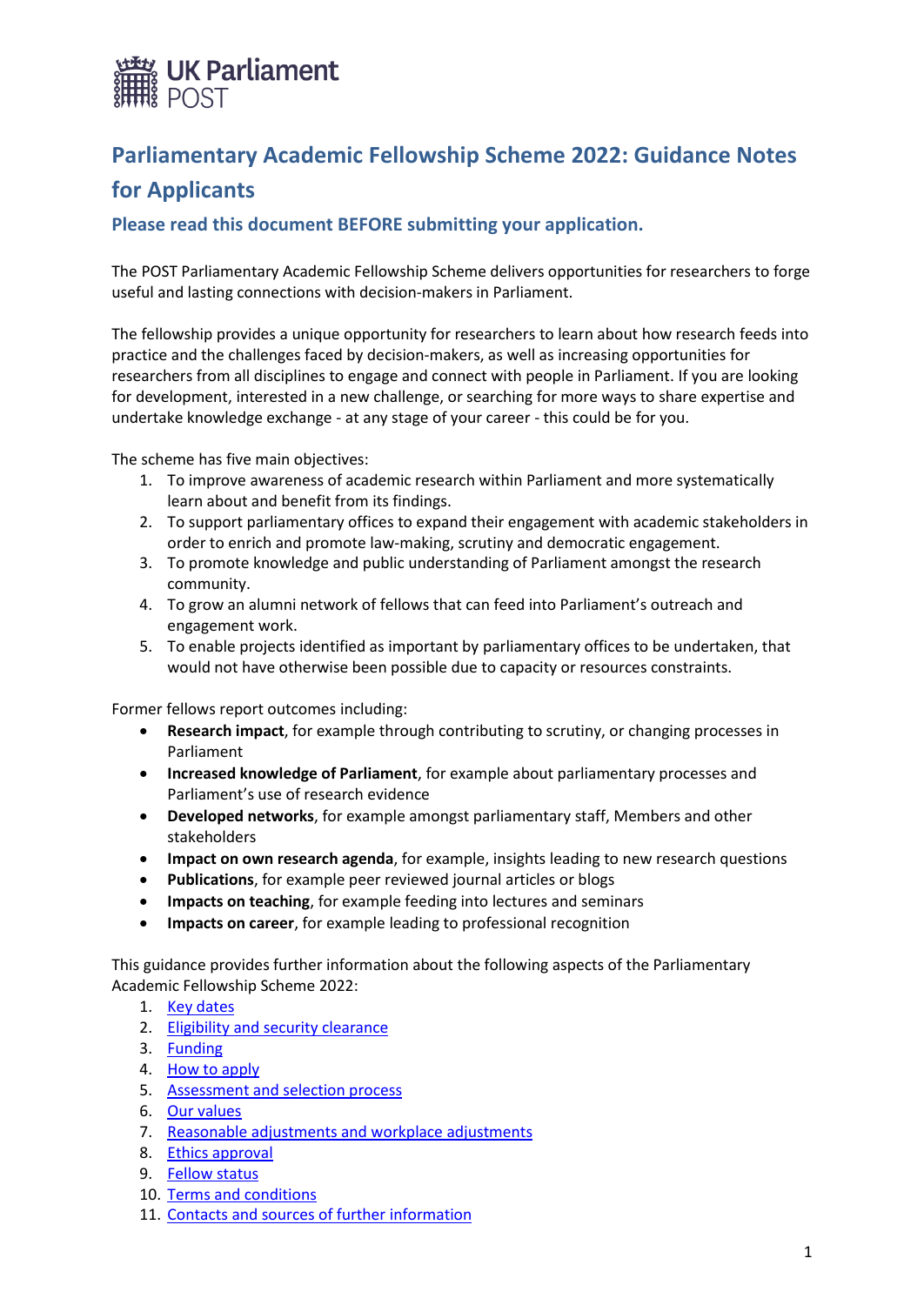

#### <span id="page-1-0"></span>1. Key dates

- 31 January 2022: Parliamentary Academic Fellowship Scheme opens for applications
- 13 March 2022: Deadline for applications
- 8 April 2022: Date by which you can expect to hear the outcome of your application
- Throughout April 2022: If invited to interview, interviews take place
- End of April 2022: You will hear the outcome of your interview
- Fellowships will commence from June 2022 (following successful security clearance, for which timescales can vary).

It is our expectation that the process will follow the timescales above. Should any changes to this be necessary, we will update the [Parliamentary Academic Fellowship Scheme webpage](https://www.parliament.uk/get-involved/research-impact-at-the-uk-parliament/academic-fellowships/posts-parliamentary-academic-fellowship-scheme/) with details as soon as possible.

We are aware that adjustments of timing may be required for some applicants throughout this process including disabled people, those with caring responsibilities and those observing religious occasions or festivities. If you have any adjustment needs that will impact your participation in the timescales above, please let us know so that we can consider an adjustment for you.

# <span id="page-1-1"></span>2. Eligibility and security clearance

Applications are open to all UK-based university researchers who already have a PhD and are employed on an academic contract. Exceptionally, they are also open to those who don't have a PhD but have equivalent experience of a PhD and are employed on an academic contract. They are also open to university staff working in impact or knowledge exchange (including staff working in university libraries).

If successful in your application, you will be required to complete pre-employment checks. You must have permission to work in the UK, and will need to receive security clearance from UK Parliament to Counter Terrorist Check (CTC) level. You are required to pass these checks before an offer can be confirmed. You should be aware that if you have resided outside of the UK for a total of more than two of the last five years, you are not eligible to receive security clearance to work on the Parliamentary Estate. Find [information on the Government webpages on United Kingdom Security](https://www.gov.uk/government/organisations/united-kingdom-security-vetting)  [Vetting](https://www.gov.uk/government/organisations/united-kingdom-security-vetting) and information on the [security vetting process in Parliament.](https://www.parliament.uk/documents/PSD-Security-Vetting-booklet.pdf)

If you are unsure whether you are eligible to apply, please get in [touch with the Knowledge Exchange](mailto:keu@parliament.uk)  [Unit at Parliament](mailto:keu@parliament.uk) to ask.

A condition of the fellowship is that you remain employed at your university or institution throughout the period of the fellowship.

Before submitting your application, you should confirm that you have support to undertake the project from your Head of Department at your university or institution. This support will be verified if you are invited to interview, before any interview takes place. If it cannot be verified, your application will be withdrawn.

# <span id="page-1-2"></span>3. Funding

You must seek funding to conduct the fellowship, including to cover your time, teaching cover, travel, subsistence, accommodation and any other associated expenses. Funds may be sought from research institutions or research funders. It is expected that funding will mainly come from impact funding sources such as Research Council Impact Acceleration Awards, HEIF funding or other specific university impact budgets. You may also seek funding from other research organisations or funders, for example research networks, charitable funding, learned society funding, or professional association funding. Fellowships may not be funded with private funding or funding from industry.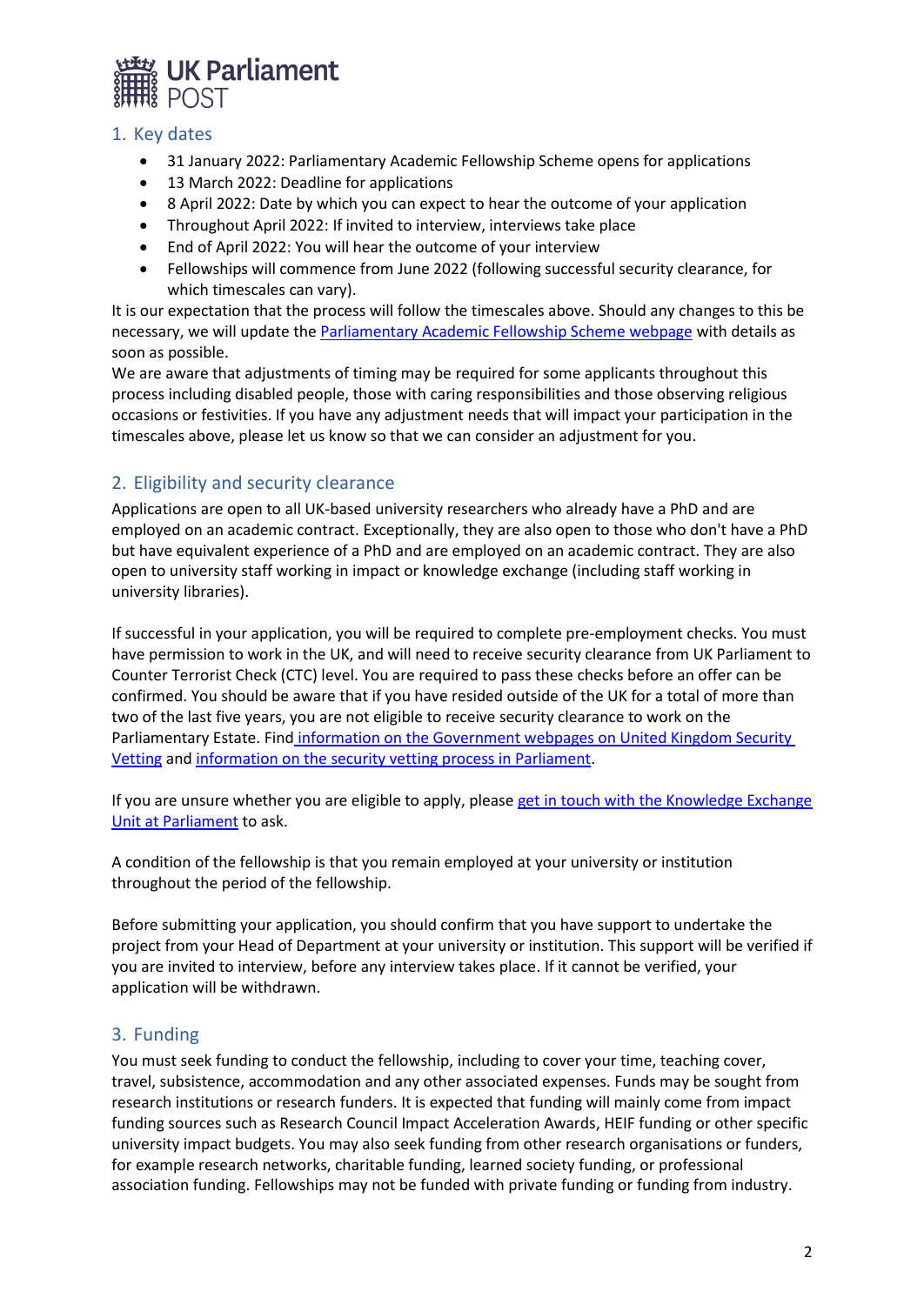

Before submitting your application, you should confirm that you have started to consider your source of funding for this project. This should include a conversation with the Budget Holder of your proposed funding source. We encourage applicants awaiting funding decisions to submit applications. Your funding will be verified at the point when you are invited to interview, before any interview takes place. If it cannot be verified, your application will be withdrawn.

## <span id="page-2-0"></span>4. How to apply

In 2022, there are 12 fellowship projects open for applications. These fellowship projects have been identified by teams at Parliament as a project on which academic input is needed. Each fellowship project has a Fellowship Description document available on Parliament's online recruitment portal, as well as on th[e Parliamentary Academic Fellowship Scheme webpage.](https://www.parliament.uk/get-involved/research-impact-at-the-uk-parliament/academic-fellowships/posts-parliamentary-academic-fellowship-scheme/) Each Fellowship Description document outlines:

- the aims, activities and outputs for that fellowship project,
- information on the host team at Parliament,
- location, timeline and working arrangements (NB we encourage flexible working, and this can be discussed with the parliamentary host team at interview stage), and
- the skills and experience required to apply.

You should consult the Fellowship Description document for the fellowship project you would like to apply to undertake.

To apply, you will need to complete an application for your chosen fellowship project on Parliament's online recruitment portal. This is not an employment recruitment process; an online recruitment portal is being used for best practice, including protection of your data and diversity monitoring.

The application contains 4 competency questions. When you respond to these questions, please tell us about how your skills and experience meet the criteria listed in Section 8 of the Fellowship Description document for that project.

The application also asks you for an outline of how you would propose to deliver this project. Please consider your capacity if you plan to continue teaching, researching or other work at the same time as undertaking a fellowship; ensure you can balance the fellowship work alongside your institutional role without over-committing yourself.

You also need to submit a sample of writing for a non-academic audience of between 500–1000 words, using the writing sample submission template which is available on the online recruitment portal. There is guidance on the writing sample submission template; please ensure you read this before you submit your writing sample. This should be uploaded with your application as an electronic copy and in Microsoft Word format.

Before submitting your application, you should confirm that you have support to undertake the project from your Head of Department at your university or institution, and that you have started to consider your source of funding for this project, including having had a conversation with the Budget Holder of your proposed funding source. You will need to state this in the allocated spaces on the application. Your funding and institutional support will be verified if you are invited to interview, before any interview takes place. If it cannot be verified, your application will be withdrawn.

The deadline to submit your application is 23:55pm on Sunday 13 March 2022.

Please note that your application will be ineligible if any part of the application is left blank.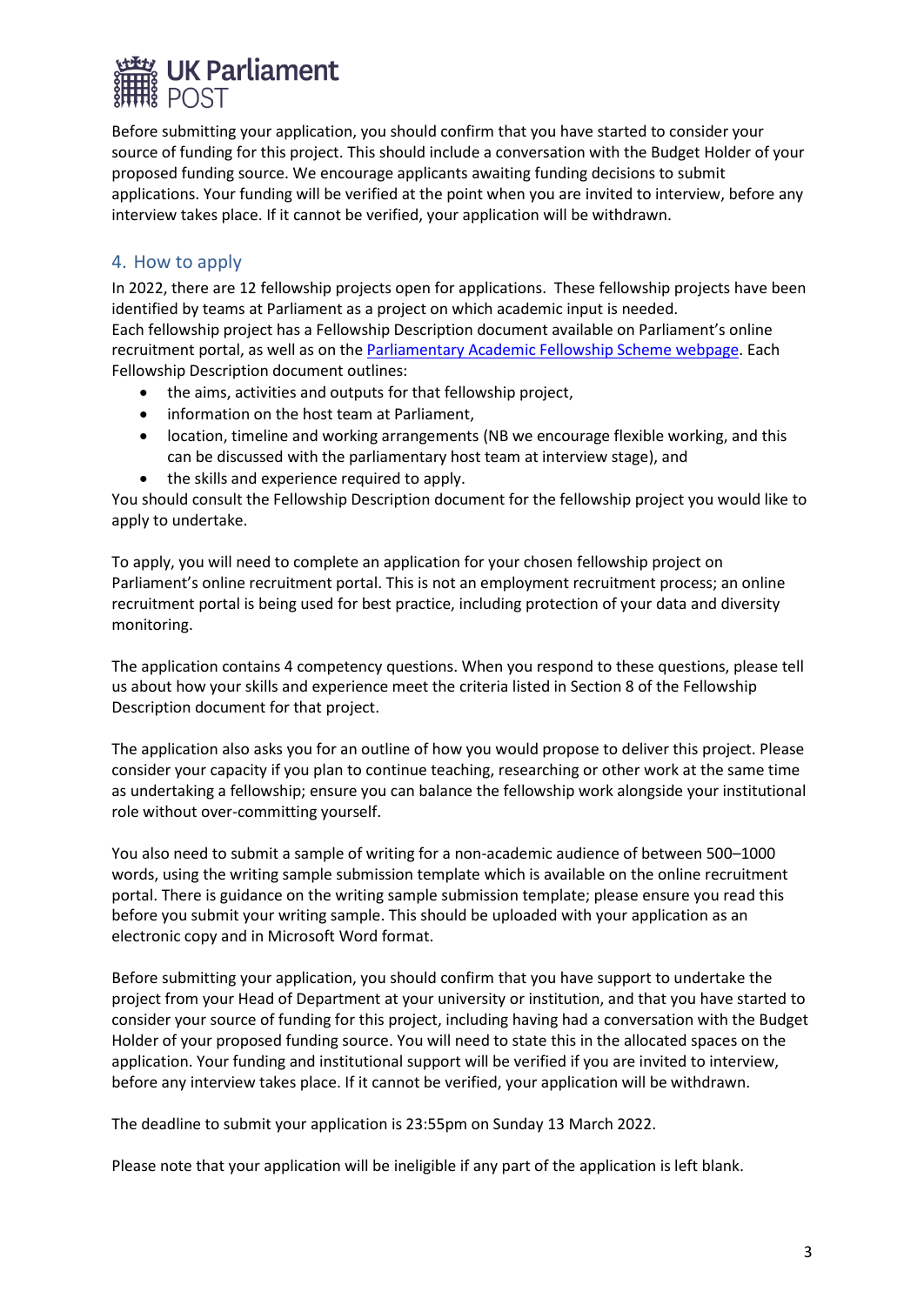

#### Conducting the fellowship with another person

You can apply to do this fellowship in collaboration with one other person. If you would like to put in a 'joint' application, please contact the recruitment team on [recruitment@parliament.uk](mailto:recruitment@parliament.uk) and the process will be explained. Please note, both applicants will need to submit an application.

## <span id="page-3-0"></span>5. Assessment and selection process

Your application will be assessed by the parliamentary team that proposed the fellowship project you apply to undertake. Assessment of your application will take into consideration both the degree to which you meet the skills and experience criteria (listed in section 8 of the Fellowship Description document), and your proposal for delivering the fellowship project.

If you are successful at the initial application stage, you will be invited to a phone or Microsoft Teams interview. Full details will be provided at that stage. Please note that the support from your Head of Department and funding from your Budget Holder will be verified at this point, before any interview takes place. If it cannot be verified, your application will be withdrawn.

If you are invited to interview, we will ask you a combination of competency questions and role specific questions based on the criteria in section 8 of the Fellowship Description document, as well as questions relating to how you would conduct the project. The interview panel will consist of staff from the parliamentary team that proposed the project.

We may also ask you to complete a test, presentation or other assessment as a part of your recruitment process. Any presentation or test requirements will be clearly communicated to you well in advance of your interview.

## 6. Our values

<span id="page-3-1"></span>The House of Commons is proud of our organisational values, which will deliver our strategy. We are looking for people who can bring these values to life:

**Inclusive:** We value everyone equally; We respect each other; We all have a voice.

**Courageous:** We try new things; We own our actions and decisions; We learn from our mistakes. **Trusted:** We trust each other to do a good job; We are impartial; We build confidence in Parliament with our integrity.

**Collaborative:** We share our knowledge and experience; We work towards a shared vision; We know we work better in a partnership.

The House of Lords Administration has four values. Our behaviours sit alongside our values, translating them into day-to-day actions and demonstrating how we bring our values to life. They outline what we can expect from each other at work and ensure we all play our part in building an inclusive and respectful workplace culture:

**Respect:** we treat people with respect and expect to be treated with respect.

**Inclusivity:** we embrace and value difference and diversity whether from a person's race, gender, other characteristics, background or experience

**Professionalism:** we aim for and value a high level of skills and expertise. We act with integrity and impartiality and openness, putting public service first.

**Responsibility:** we take ownership of our work and actions. We hold each other to account, take appropriate risks and continuous learning.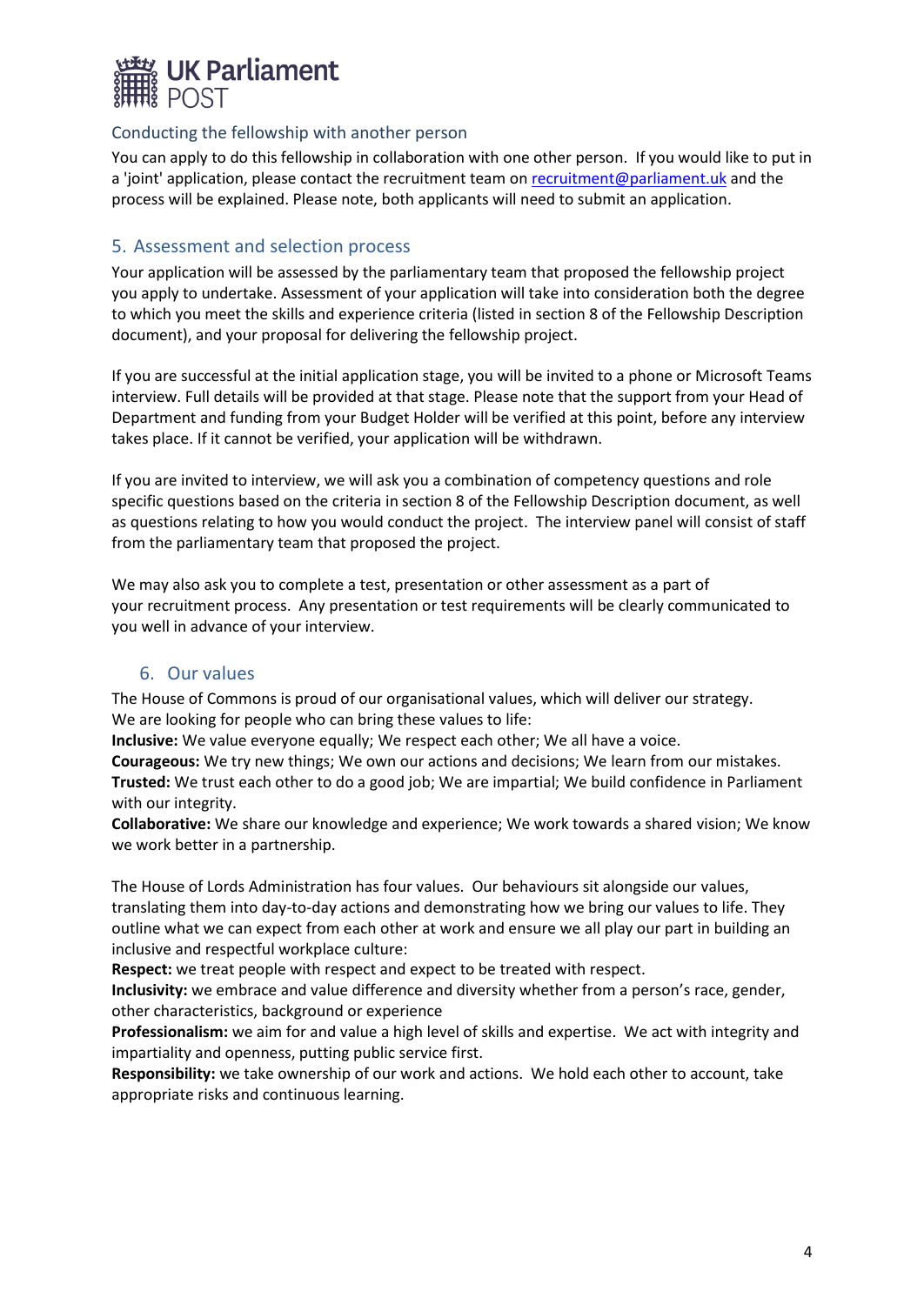

The Commonwealth Parliamentary Association (CPA) UK values are:

**Teamwork and professionalism:** we are respectful representatives of CPA UK and conduct our work thoughtfully and seriously. We respect and utilise Diversity and Equality guidelines, ensuring it underpins all our actions. We collaborate and communicate with each other in our work. We proactively help our colleagues.

**Accountability:** we hold ourselves and each other to account in all areas of our work. We maximise our resources to achieve value for money. We learn from our mistakes and share this learning with others. We are individually and collectively responsible for our work.

**Integrity:** we are honest. We treat each other and our stakeholders fairly and with respect. We are open and transparent in our work. We do what is right even when it is hard.

**Commitment:** we commit to being fully engaged with our work and our colleagues. We commit to seeking out ways to continuously improve our work. We commit to deliver as promised for as long as promised.

# <span id="page-4-0"></span>7. Reasonable adjustments and workplace adjustments

If you require any recruitment documentation in other formats or if you require reasonable adjustments to be made during the application process, please contact the recruitment team on [recruitment@parliament.uk](mailto:recruitment@parliament.uk) and/or specify this in the allocated place on the application.

The House of Commons supports individuals in need of workplace adjustments. The workplace adjustment process prevents, reduces or removes problems you might face during the course of your fellowship at Parliament. Adjustments can be requested to help with obstacles relating to mental health, and physical or non-physical requirements. You can request a workplace adjustment if you have a disability or suffer from a difficulty or disadvantage in your workplace.

The House of Lords uses an Inclusion Passport tool to support colleagues in need of workplace adjustments resulting from a physical or mental impairment which has a substantial and long-term adverse effect on their ability to carry out day-to-day activities. This Inclusion Passport can be used to facilitate a conversation with your fellowship host about reasonable workplace adjustments, and flexible working. Other tools and information will be at your disposal on the House of Lords Flexible Working Hub and the intranet.

## 8. Ethics approval

<span id="page-4-1"></span>If, as part of your fellowship, you propose to conduct research that raises ethical issues, such as the collection of data from human participants (including Parliamentarians, Members' staff and or parliamentary staff, or anyone else), you are responsible for obtaining ethics approval from the appropriate body prior to undertaking the research. This will usually be your university.

## <span id="page-4-2"></span>9. Fellow status

It is a condition of the Parliamentary Academic Fellowship Scheme that you remain employed by your university or institution whilst you carry out a fellowship. You will have the status of Parliamentary Academic Fellow for the duration of your fellowship, and at no point will hold the status of employee of the House.

## <span id="page-4-3"></span>10.Terms and conditions

If you are successful in your application, you will be required to enter into a formal agreement that sets out the specific terms governing your fellowship in Parliament. You must also undergo security vetting. Fellowship placements are conditional on the Fellowship Agreement being signed and security clearance being obtained.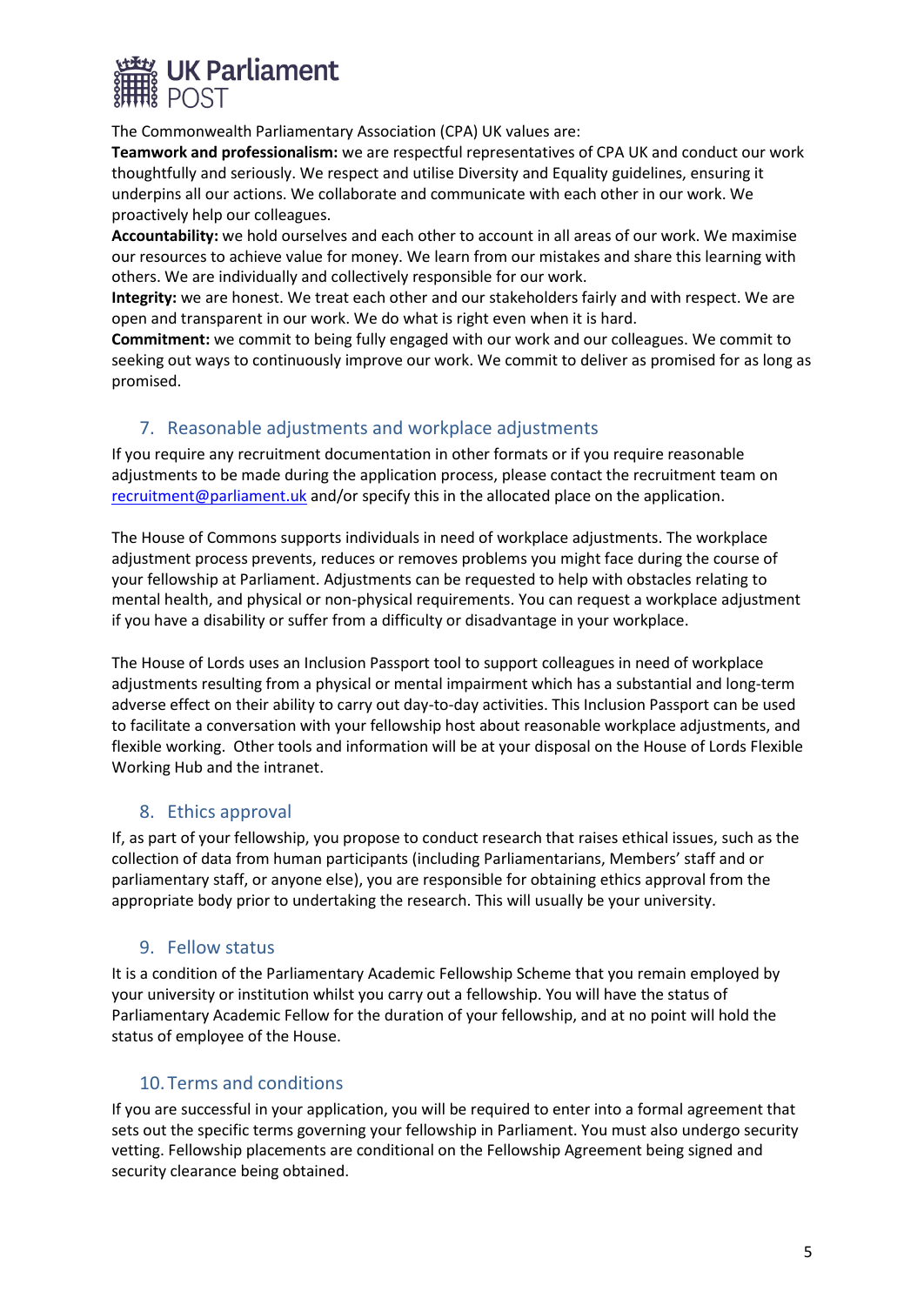

The paragraphs below are intended to give you a general indication of some of the key terms that will apply to the fellowship; the paragraphs in themselves are not intended to be legally binding, but the Fellowship Agreement will be, once signed.

#### Impartiality

In line with the policy of the UK Parliament, fellows must be, and appear to be, honest and impartial in the exercise of their work as fellows. They must demonstrate the same impartiality as parliamentary staff, who must provide services with complete political impartiality, and whose work, including briefing and advice, must not be influenced by their personal political opinions.

#### Confidential Information

The Fellowship Agreement will set out the terms on which fellows will be permitted to access and use confidential information. Such information may include:

- any information that relates to the proceedings, business, affairs, personnel and suppliers of either House of Parliament;
- personal data as defined by the General Data Protection Regulation and Data Protection Act 2018;
- information which has a confidentiality or privacy marking;
- information protected by the Official Secrets Act 1989;
- information protected by parliamentary privilege, including papers and evidence received by select committees, draft committee reports and internal committee papers.

#### Intellectual Property Rights

The Fellowship Agreement will allow for fellows to retain ownership of the intellectual property rights in material they create as sole author through the fellowship in accordance with the policies of their respective institutions and in agreement with the terms that govern the fellowship. The agreement will include a term whereby fellows grant to Parliament a non-exclusive, indefinite, costand royalty-free, worldwide licence to use the material they create through the fellowship in all media and for any purpose. It will include that the fellow and Parliament will jointly own the intellectual property rights of works created jointly.

#### Publication of Fellowship Outputs

The Fellowship Agreement will contain provisions specifying that:

- Publication of material that draws upon or includes confidential information will be subject to the prior agreement of the host parliamentary office.
- Publication of material that includes information gained in the service of a select committee or otherwise protected by parliamentary privilege will be subject to the prior agreement of that committee or either House of Parliament as appropriate. Fellows will be required to keep the material confidential if such permission is denied.

#### Payment

The placement is unpaid and nothing in the agreement will constitute the status of the fellow as an employee of the House of Commons / House of Lords.

## Conflicts of interest

Fellows will be required to follow standard procedures for registering any conflicts of interest that may arise during the course of their placement.